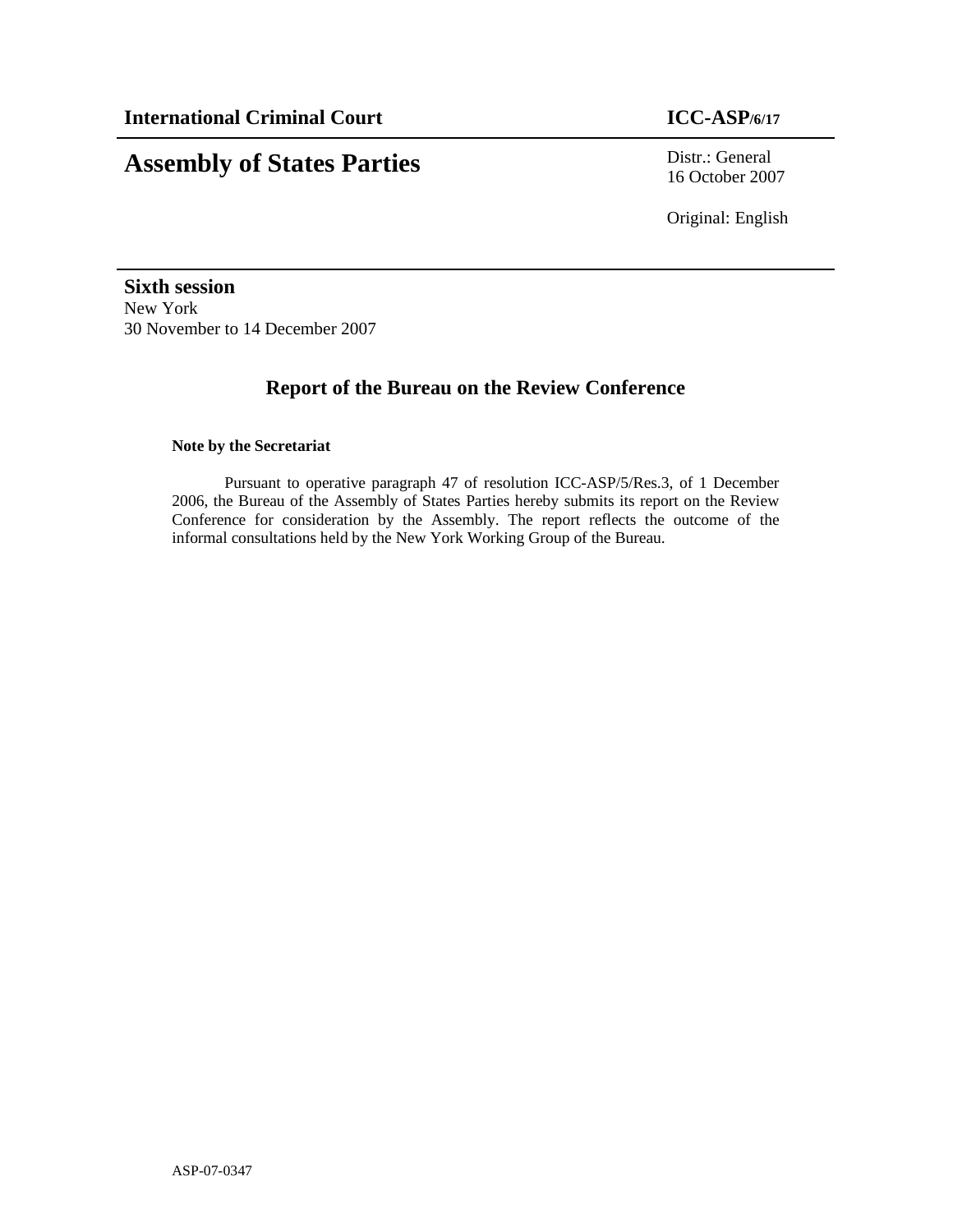## **Report of the Bureau on the Review Conference**

1. Resolution ICC-ASP/5/Res.3 of 1 December 2006, requested the Bureau of the Assembly of States Parties to the Rome Statute to start preparation of the Review Conference, in particular on the issues of the rules of procedure applicable to the Review Conference and on practical and organizational issues, especially as regards dates and venue of the Review Conference, and to report to the next regular session of the Assembly of States Parties on the status of such preparations.

2. At its meeting on 30 November 2006, the Bureau adopted the terms of reference for its two Working Groups and decided, inter alia, to delegate the issue of the Review Conference to the Working Group in New York. Furthermore, at its meeting on 1 February 2007, the Bureau approved the appointment of Mr. Sabelo Sivuyile Maqungo (South Africa) as facilitator for the issue.

3. In accordance with the decision of the Bureau taken at its meeting on 31 January 2007, the Secretariat submitted at the end of March 2007, an informal report to the Bureau on the rules of procedure applicable to the Review Conference and on practical and organizational issues, especially as regards dates and venues of the Review Conference. The annex to the report contained draft rules of procedure that served as a basis for consultations for the Working Group.

4. As of 28 March 2007, the New York Working Group has held five meetings and a series of informal consultations to discuss the dates, duration and venue of the Conference, the draft rules of procedure, as well as the scope. The Assembly's focal point for the issue of scope, Ambassador Rolf Fife (Norway), participated in the informal consultations that were held on 15 June.

5. The Bureau submits for consideration by the Assembly the recommendations on the dates, duration and venue of the Review Conference, contained in annex I, and the draft rules of procedure, which were subject of three readings by the Working Group, contained in annex II.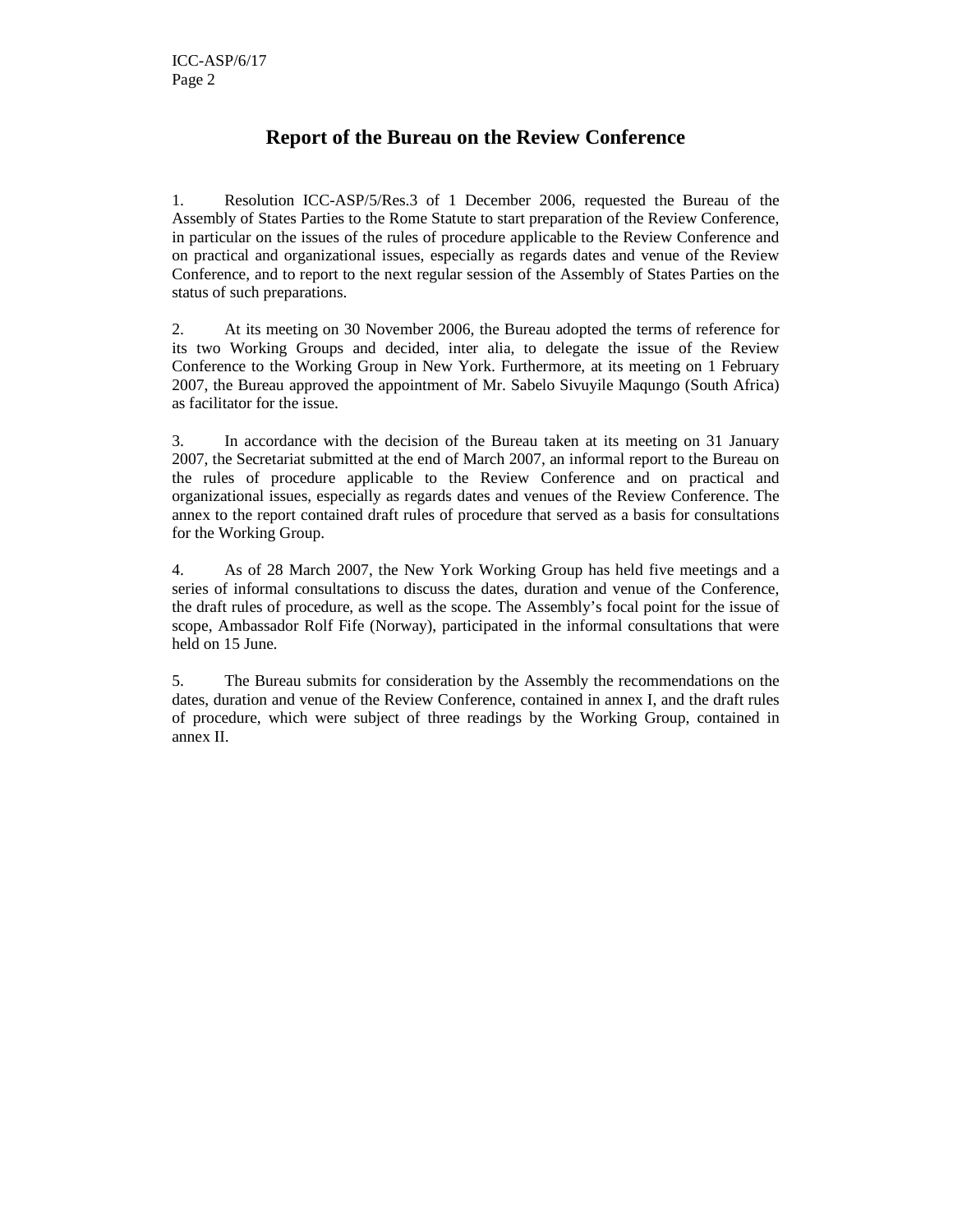## **Annex I**

## **Recommendation 1**

 It is recommended that a decision on the dates, duration and venue of the Review Conference be taken at the sixth session of the Assembly of States Parties.

## **Recommendation 2**

 It is recommended that the Review Conference be held in the first semester of 2010, with a duration of between five and 10 days.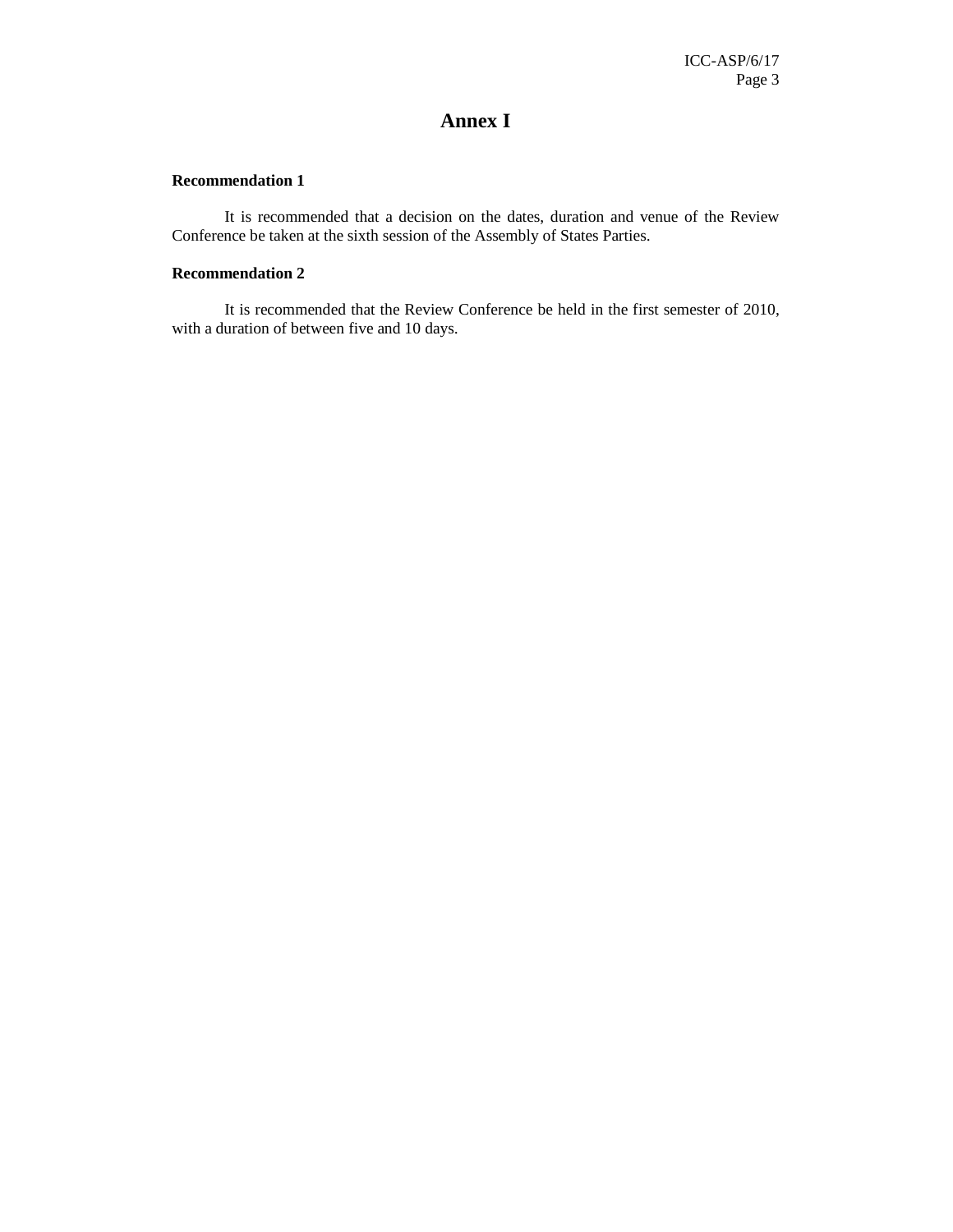## **Annex II**

## **Draft rules of procedure of the Review Conferences**

## **I. General**

**Rule 1 Use of terms** 

For the purposes of these Rules:

 "Conference" means any Review Conference convened in accordance with article 121, paragraph 2, and article 123 of the Statute;

"Assembly" means the Assembly of States Parties;

 "Bureau" means the Bureau as defined in article 112, paragraph 3 (a), of the Statute, which shall be the Bureau of the Conference;

"the Court" means the International Criminal Court;

 "Observer States" means States which have signed the Statute or the Final Act of the Rome Conference;

 "Presidency" means the organ composed of the President and the First and Second Vice-Presidents of the Court;

"Prosecutor" means the Prosecutor of the Court;

"Registrar" means the Registrar of the Court;

"Rules" means the Rules of Procedure of the Review Conferences;

"Secretariat" means the Secretariat of the Assembly of States Parties;

"States Parties" means States Parties to the Statute;

 "the Statute" means the Rome Statute of the International Criminal Court adopted on 17 July 1998 by the United Nations Diplomatic Conference of Plenipotentiaries on the Establishment of an International Criminal Court.

## **Rule 2**

### **Application**

These Rules shall be applicable to the work of the Conference, its Bureau and subsidiary bodies.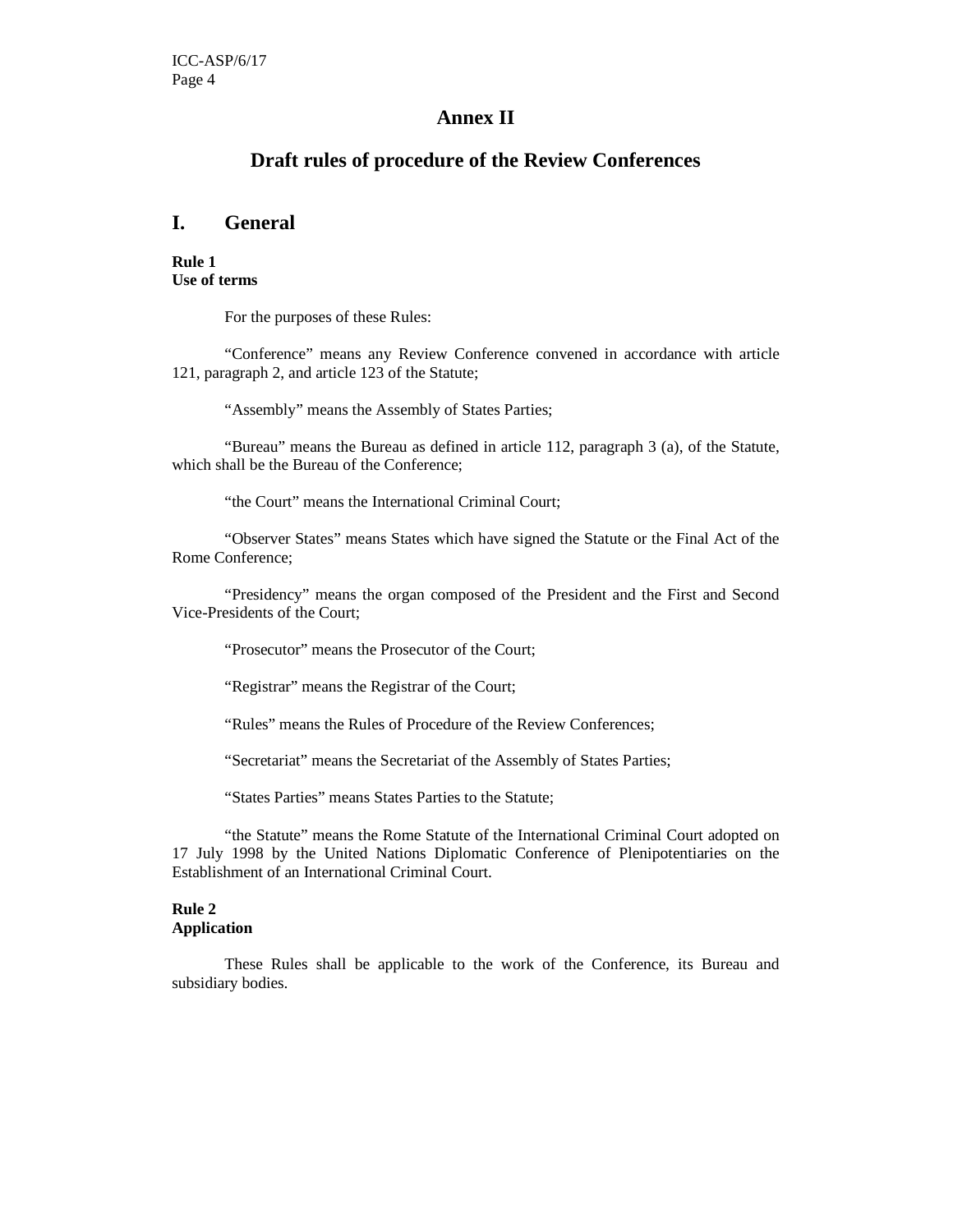## **II. Commencement and adjournment of the Conference**

### **Rule 3**

## **Date of commencement and duration**

The provisional agenda and the date of commencement and duration of the Conference shall be decided by the Assembly and communicated by the Secretariat to the Secretary-General of the United Nations for the purposes of article 123 of the Statute.

## **Rule 4**

#### **Notification of the Conference**

The Secretariat shall, in liaison with the Secretary General of the United Nations, ensure that the States Parties, the Observer States and the Court are informed at least 120 days in advance of the opening of the Conference.

### **Rule 5**

#### **Temporary adjournment of the Conference**

 The Conference may decide at any meeting to adjourn temporarily and resume its meetings at a later date.

## **III. Agenda**

#### **Rule 6**

### **Communication of the provisional agenda**

 The provisional agenda for the Conference shall be communicated by the Secretariat to the States Parties, the Observer States, the Court and the United Nations at least 90 days before the opening of the Conference together with any supplementary documentation if necessary.

### **Rule 7**

-

#### **Drawing up of the provisional agenda**

- 1. The provisional agenda shall be drawn up by the Secretariat.
- 2. The provisional agenda shall include, inter alia:
	- (a) Items the inclusion of which has been decided at a previous session of the Assembly;
	- (b) Items relating to the organization of the Conference;
	- (c) Items relating to the adoption of normative texts;
	- (d) Reports from the Bureau;
	- (e) Any report by any organ of the Court on its work;<sup>1</sup>
	- (f) Any item proposed by any State Party;
	- (g) Any item proposed by the Court.

<sup>&</sup>lt;sup>1</sup> Depends on the scope of the Review Conference and the items under consideration.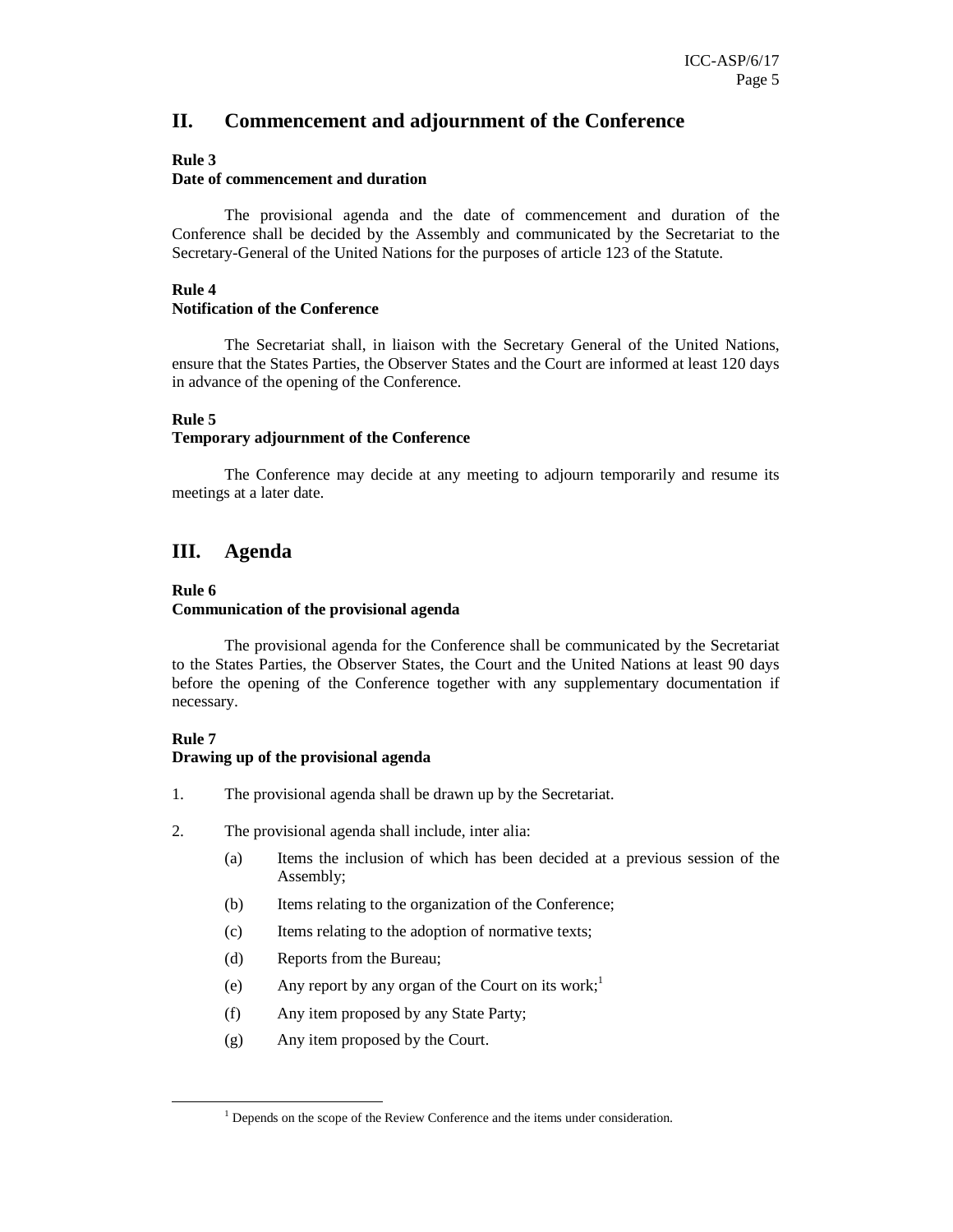3. The United Nations may propose items for consideration by the Conference. In such cases, the Secretary-General shall notify the President of the Bureau accordingly, providing any relevant information with a view to the possible inclusion of such item in the provisional agenda of the Conference.

## **Rule 8**

## **Explanatory memorandum**

 Any item proposed for inclusion in the agenda shall be accompanied by an explanatory memorandum and, if possible, by basic documents or by a draft decision.

## **Rule 9**

## **Adoption of the agenda**

 The provisional agenda shall be adopted by the Conference as soon as possible after its opening.

### **Rule 10**

## **Amendment and deletion of items**

 Items on the agenda may be amended or deleted by the Conference by a simple majority of States Parties present and voting.

## **Rule 11**

## **Debate on the inclusion of items**

 Debate on the inclusion of an item in the agenda shall be limited to three speakers in favour of, and three against, the inclusion. The President may limit the time to be allowed to speakers under this rule.

## **IV. Representation and credentials**

#### **Rule 12 Representation**

1. Each State Party shall be represented by one representative, who may be accompanied by alternates and advisers.

2. Each Observer State may be represented in the Conference by one designated representative, who may be accompanied by alternates and advisers.

3. The representative may designate an alternate or an adviser to act in his/her capacity.

### **Rule 13**

### **Submission of credentials**

 The credentials of representatives of States Parties and the names of alternates and advisers shall be submitted to the Secretariat if possible not later than twenty-four hours after the opening of the Conference. The credentials shall be issued by the Head of State or Government or by the Minister for Foreign Affairs or by a person authorized by either of them.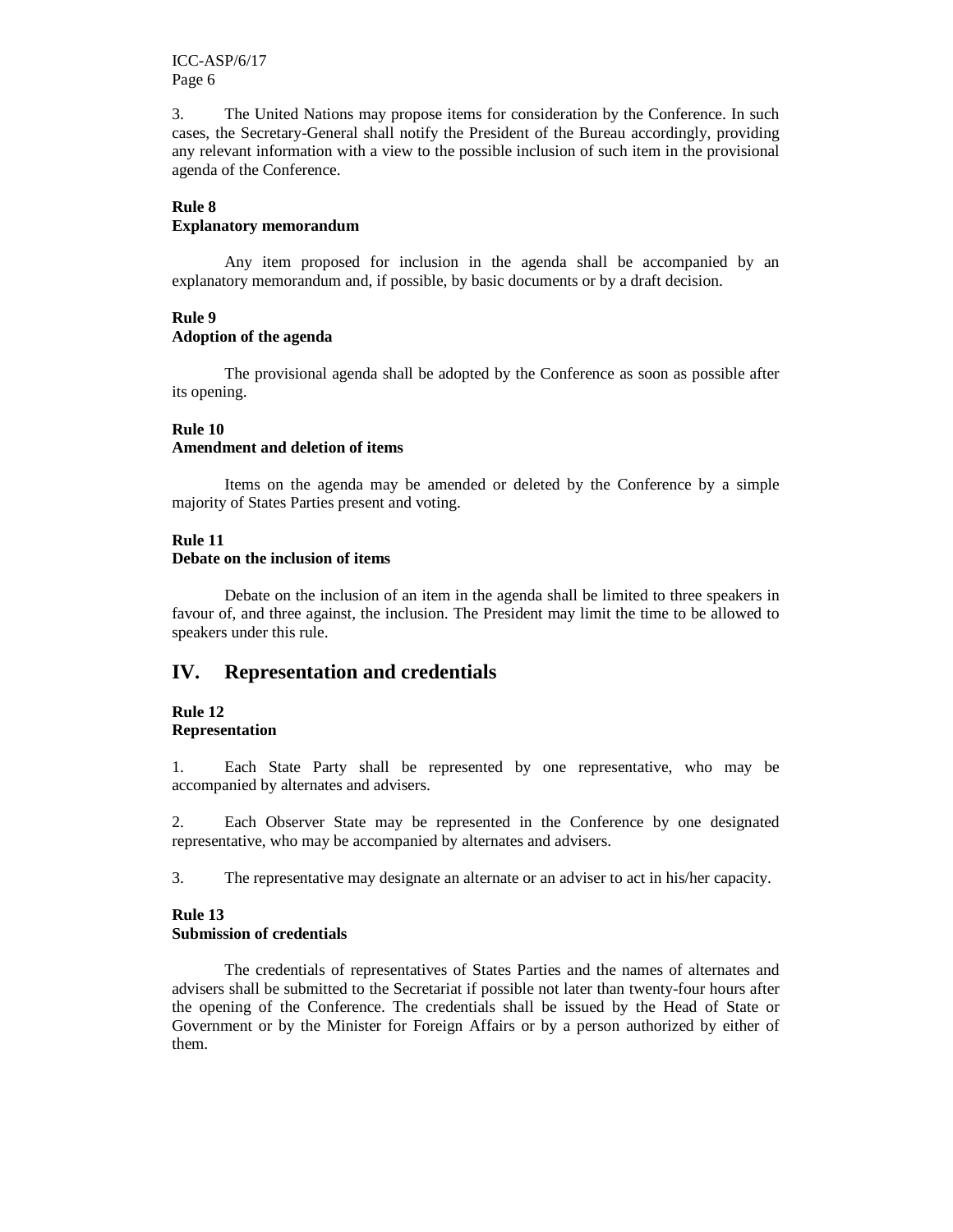### **Rule 14 Credentials Committee**

 A Credentials Committee shall be appointed at the beginning of the Conference. It shall consist of representatives of nine States Parties, which shall be appointed by the Conference on the proposal of the President. The Committee shall elect its own officers. It shall examine the credentials of representatives of States Parties and report to the Conference without delay.

## **Rule 15**

### **Provisional admission to the Conference**

 Pending a decision of the Conference upon their credentials, representatives of States Parties shall be entitled to participate provisionally in the Conference.

## **Rule 16**

## **Objection to the representation**

 If an objection is raised against a representation of a State Party, such objection shall be considered by the Credentials Committee forthwith. The report thereon shall be submitted to the Conference without delay. Any representative of a State Party to whose admission a State Party has made objection shall be seated provisionally with the same rights as other representatives pending the decision of the Conference.

### **Rule 17**

### **Notification regarding participation of representatives of Observer States**

 The names of designated representatives of Observer States and of alternates and advisers who accompany them shall be submitted to the Secretariat.

## **V. Bureau**

## **Rule 18 Composition and function**

The Bureau shall assist the Conference in the discharge of its responsibilities.

## **VI. President and Vice-Presidents**

#### **Rule 19**

### **General powers of the President**

1. In addition to exercising the powers conferred upon him/her elsewhere by these Rules, the President shall declare the opening and closing of each plenary meeting of the Conference**,** direct the discussions in plenary meetings, ensure observance of these Rules, accord the right to speak, put questions and announce decisions. The President shall rule on points of order and, subject to these Rules, shall have complete control of the proceedings at any meeting and over the maintenance of order thereat. The President may, in the course of the discussion of an item, propose to the Conference the limitation of the time to be allowed to speakers, the limitation of the number of times each representative may speak, the closure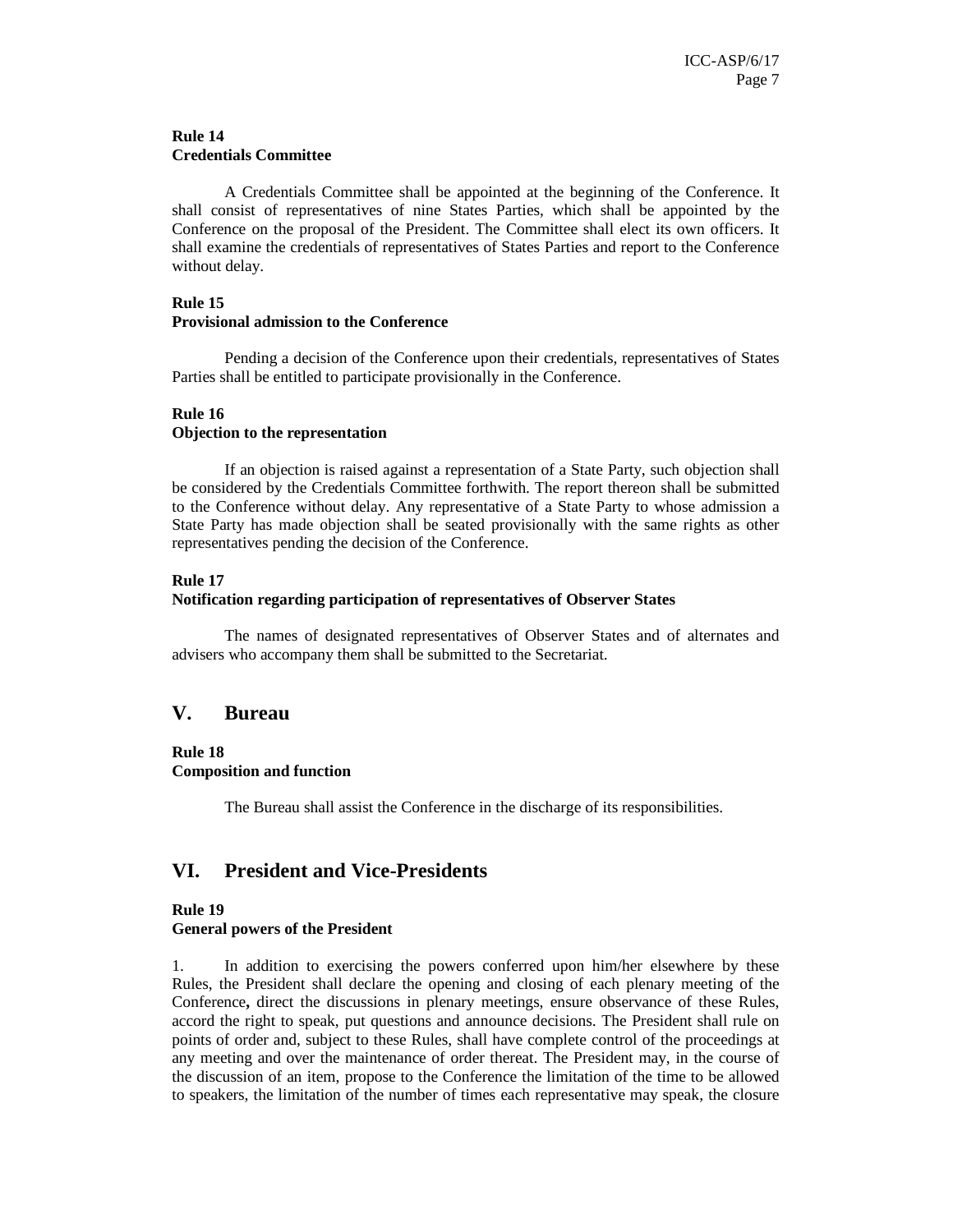of the list of speakers or the closure of the debate and the suspension or the adjournment of the meeting or the adjournment of the debate on the item under discussion.

2. The President, in the exercise of his/her functions, remains under the authority of the Conference.

## **Rule 20 Voting rights of the President**

 The President, or a Vice-President acting as President, shall not vote but shall designate another member of his/her delegation to vote in his/her place.

### **Rule 21 Acting President**

1. If the President finds it necessary to be absent during a meeting or any part thereof, he/she shall designate one of the Vice-Presidents to take his/her place.

2. A Vice-President acting as President shall have the same powers and duties as the President.

#### **Rule 22 Replacement of the President**

 If the President is unable to perform his/her functions, a new President shall be elected for the rest of the Conference.

## **VII. Participation of the President of the Court, the Prosecutor and the Registrar**

#### **Rule 23 Participation**

 The President of the Court, the Prosecutor and the Registrar or their representatives may participate, as appropriate, in meetings of the Conference and the Bureau in accordance with the provisions of these Rules and may make oral or written statements and provide information on any question under consideration.

## **VIII. Participation of the United Nations**

#### **Rule 24 Participation of the United Nations**

1. The United Nations shall have a standing invitation to participate, without the right to vote, in the work and deliberations of the Conference.

2. When issues of interest to the United Nations are taken up by subsidiary bodies, the Secretary-General, if he/she so desires, or his/her representative, may participate in the work and deliberations of such subsidiary bodies. The Secretary-General or his**/**her representative may make statements, in oral or written form, in the deliberations.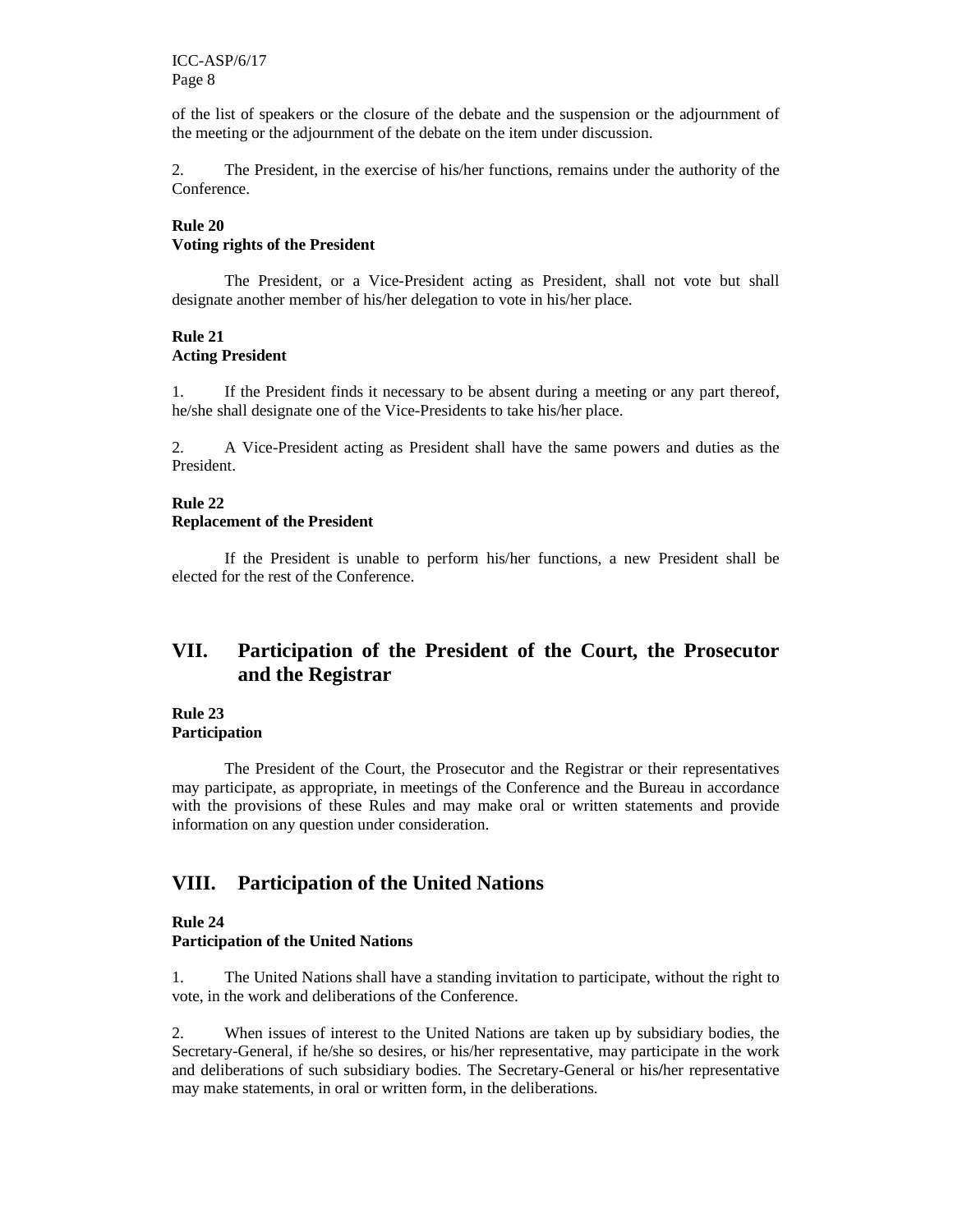### **Rule 25 Participation of the Secretary-General**

 The Secretary-General of the United Nations may participate in meetings of the Conference and the Bureau. He/She may also designate a member of the United Nations Secretariat to participate on his/her behalf. He/She may make oral or written statements concerning any question under consideration by the Conference which pertains to United Nations activities and provide information as appropriate.

## **IX. Secretariat**

#### **Rule 26 Duties of the Secretariat**

 The Secretariat shall receive, translate, reproduce and distribute documents, reports and decisions of the Conference, the Bureau and any subsidiary bodies that may be established by the Conference; interpret speeches made at the meetings; prepare, print and circulate, if so decided by the Conference or the Bureau, the records of the session; have the custody and proper preservation of the documents in the archives; distribute all documents of the Conference and the Bureau; and, generally, perform all other work which the Conference or the Bureau may require.

## **X. Languages**

## **Rule 27 Official and working languages**

 Arabic, Chinese, English, French, Russian and Spanish, which are both the official and working languages of the General Assembly of the United Nations, shall be the official and working languages of the Conference (hereinafter "languages of the Conference").

### **Rule 28 Interpretation**

1. Speeches made in an official and working language of the Conference shall be interpreted into the other languages of the Conference.

2. Any representative may make a speech in a language other than the languages of the Conference. In that case the representative shall provide for interpretation into one of the languages of the Conference. Interpretation into the other languages of the Conference by the interpreters of the Secretariat may be based on the interpretation given in the first such language.

## **Rule 29**

### **Languages of decisions and other documents**

 All decisions and other official documents shall be published in all languages of the Conference.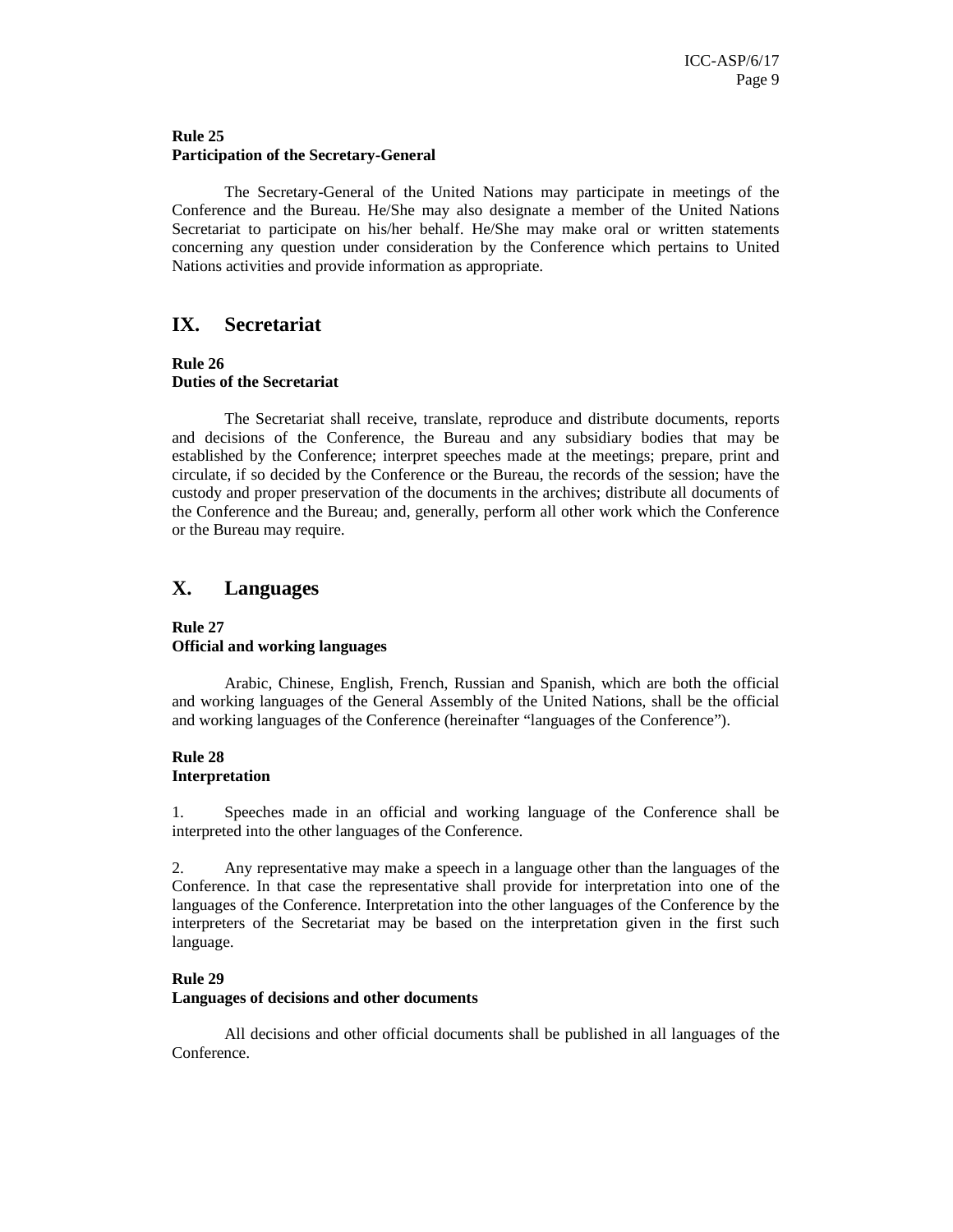## **XI. Records**

**Rule 30 Sound recordings** 

 The Secretariat shall make and keep sound recordings of meetings of the Conference and the Bureau and, when so decided, of any subsidiary body.

## **XII. Public and private meetings**

## **Rule 31 General principles**

1. The meetings of the Conference shall be held in public unless the Conference decides that exceptional circumstances require that the meetings be held in private.

2. As a general rule, meetings of the Bureau and of subsidiary bodies with limited membership shall be held in private unless the body concerned decides otherwise.

3. Meetings of subsidiary bodies with general membership shall be held in public unless the body concerned decides otherwise.

4. Decisions of the Conference and the Bureau taken at a private meeting shall be announced at the following public meeting. At the close of a private meeting of the Bureau or of any subsidiary body, the President or the presiding officer may issue a communiqué through the Secretariat.

## **XIII. Minute of silent prayer or meditation**

## **Rule 32**

## **Invitation to silent prayer or meditation**

 Immediately after the opening of the first plenary meeting and immediately preceding the closing of the final plenary meeting, the President shall invite the representatives to observe one minute of silence dedicated to prayer or meditation.

## **XIV. Conduct of business**

### **Rule 33 Quorum**

1. The President may declare a meeting open and permit the debate to proceed when at least one third of the States Parties participating in the Conference are present.

2. The presence of an absolute majority of the States Parties constitutes the quorum for voting on matters of substance.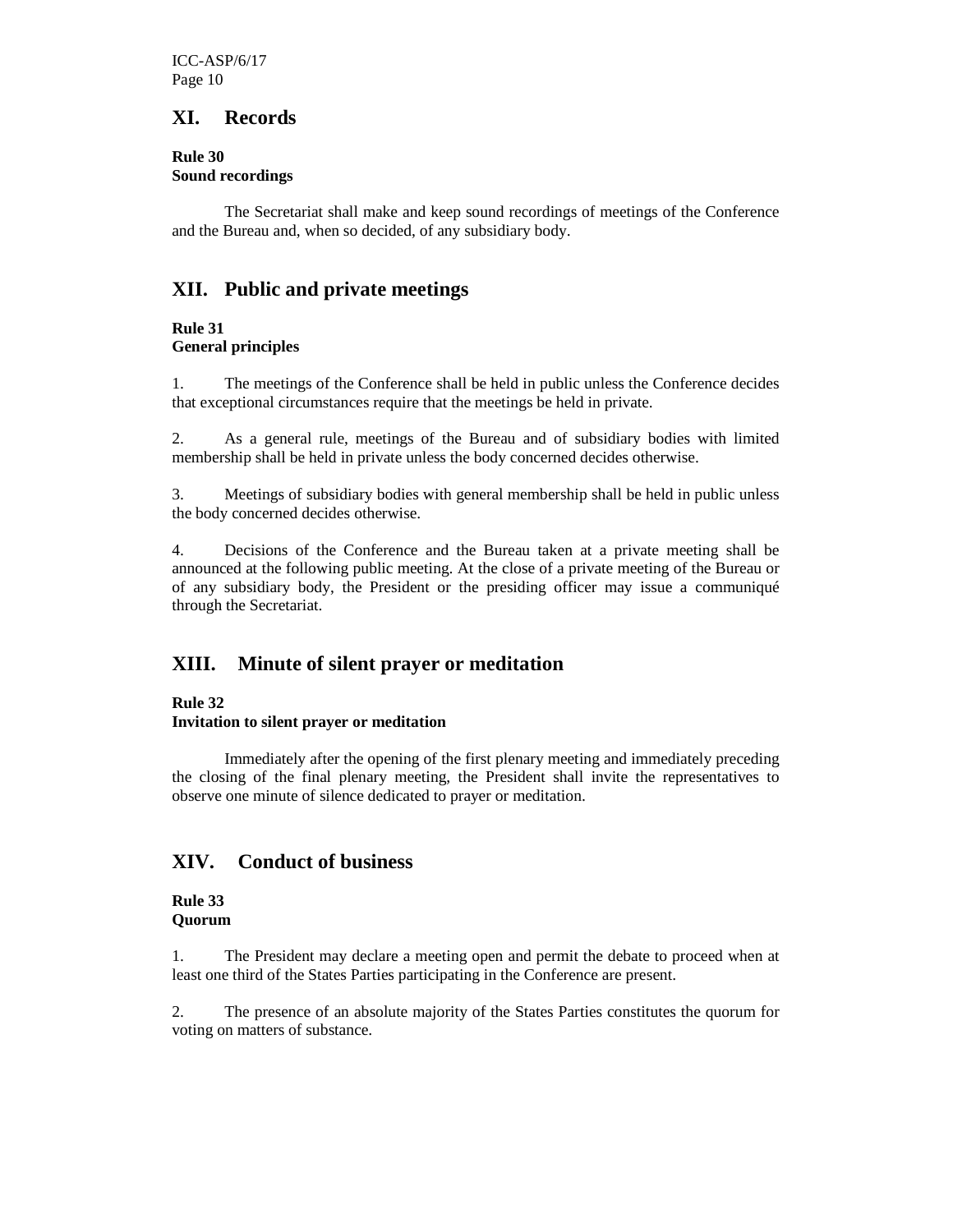### **Rule 34 Speeches**

 No representative may address the Conference without having previously obtained the permission of the President. The President shall call upon speakers in the order in which they signify their desire to speak. The President may call a speaker to order if his/her remarks are not relevant to the question under consideration.

#### **Rule 35 Precedence**

 The Presiding Officer of a subsidiary body may be given precedence for the purpose of explaining the conclusions arrived at by that organ.

#### **Rule 36**

#### **Statements by the President of the Court, the Prosecutor and the Registrar**

 The President of the Court, the Prosecutor and the Registrar or their representatives may make either written or oral statements to the Conference or the Bureau on any question under their consideration.

#### **Rule 37**

#### **Statements by the Secretariat**

 The chief officer of the Secretariat, or a member of the Secretariat designated by him/her as his/her representative, may make either oral or written statements to the Conference concerning any question under consideration by it.

#### **Rule 38 Points of order**

 During the discussion of any matter, a representative of a State Party may rise to a point of order, and the point of order shall be immediately decided by the President in accordance with these Rules. A representative of a State Party may appeal against the ruling of the President. The appeal shall be immediately put to the vote, and the President's ruling shall stand unless overruled by a majority of the States Parties present and voting. A representative rising to a point of order may not speak on the substance of the question under consideration.

#### **Rule 39 Time limit on speeches**

 The Conference may limit the time to be allowed to each speaker and the number of times each representative may speak on any question. Before a decision is taken, two representatives of States Parties may speak in favour of, and two against, a proposal to set such limits. When the debate is limited and a representative exceeds his/her allotted time, the President shall call him/her to order without delay.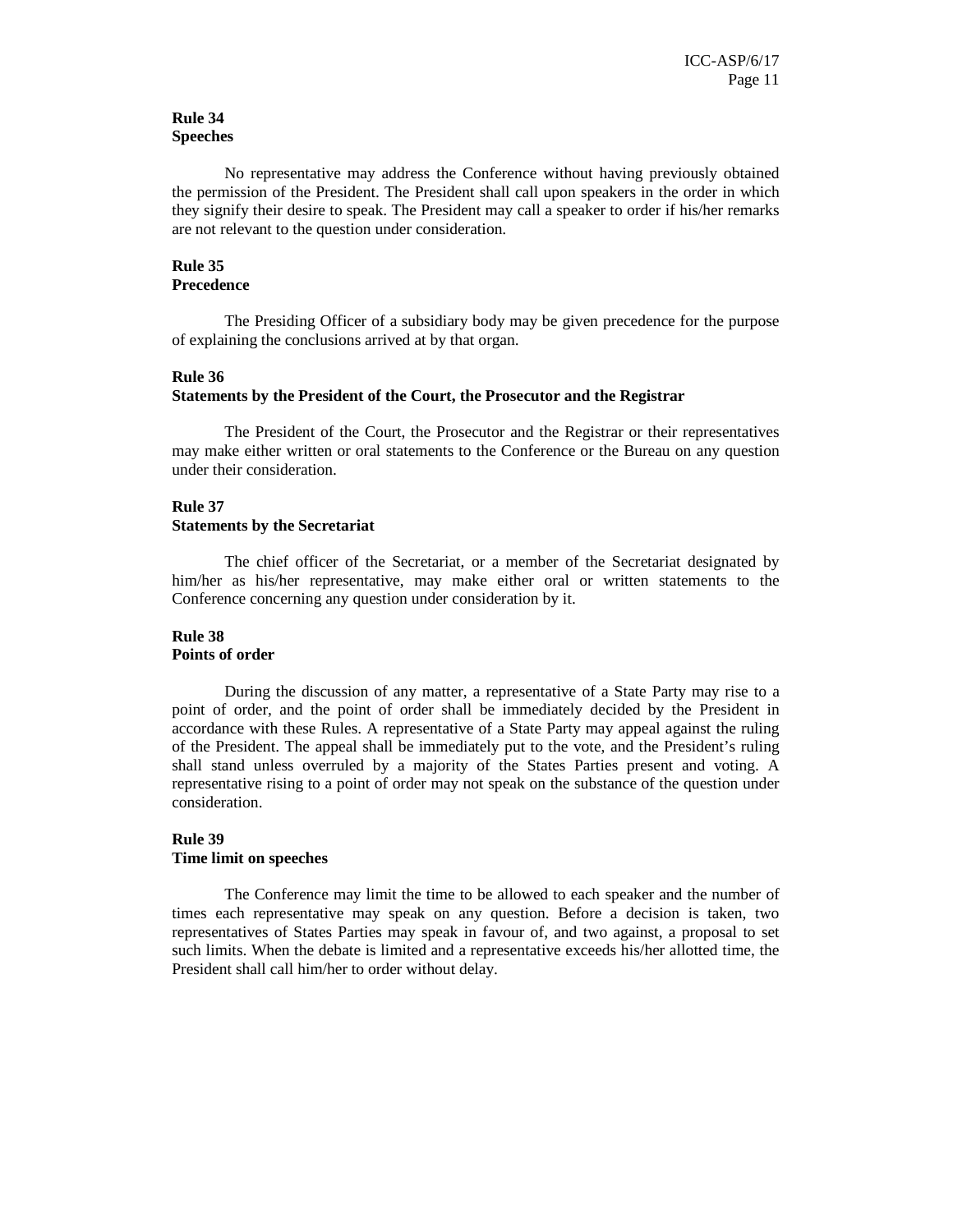## **Rule 40 Closing of list of speakers and right of reply**

 During the course of a debate, the President may announce the list of speakers and, with the consent of the Conference, declare the list closed. The President may, however, accord the right of reply to a representative if a speech delivered after he/she has declared the list closed makes this desirable.

## **Rule 41 Adjournment of debate**

 During the discussion of any matter, a representative of a State Party may move the adjournment of the debate on the item under discussion. In addition to the proposer of the motion, two representatives of States Parties may speak in favour of, and two against, the motion, after which the motion shall be immediately put to the vote. The President may limit the time to be allowed to speakers under this rule.

## **Rule 42**

## **Closure of debate**

 A representative of a State Party may at any time move the closure of the debate on the question under discussion, whether or not any other representative has signified his/her wish to speak. Permission to speak on the motion shall be accorded only to two representatives of States Parties opposing the closure, after which the motion shall be immediately put to the vote. If the Conference is in favour of the closure, the President shall declare the closure of the debate. The President may limit the time to be allowed to speakers under this rule.

### **Rule 43**

#### **Suspension or adjournment of the meeting**

 During the discussion of any matter, a representative of a State Party may move the suspension or the adjournment of the meeting. Such motion shall not be debated, but shall be immediately put to the vote. The President may limit the time to be allowed to the speakers moving the suspension or adjournment of the meeting.

### **Rule 44**

#### **Order of procedural motions**

 Subject to rule 37, the following motions shall have precedence in the following order over all other proposals or motions before the meeting:

- (a) To suspend the meeting;
- (b) To adjourn the meeting;
- (c) To adjourn the debate on the question under discussion;
- (d) To close the debate on the question under discussion.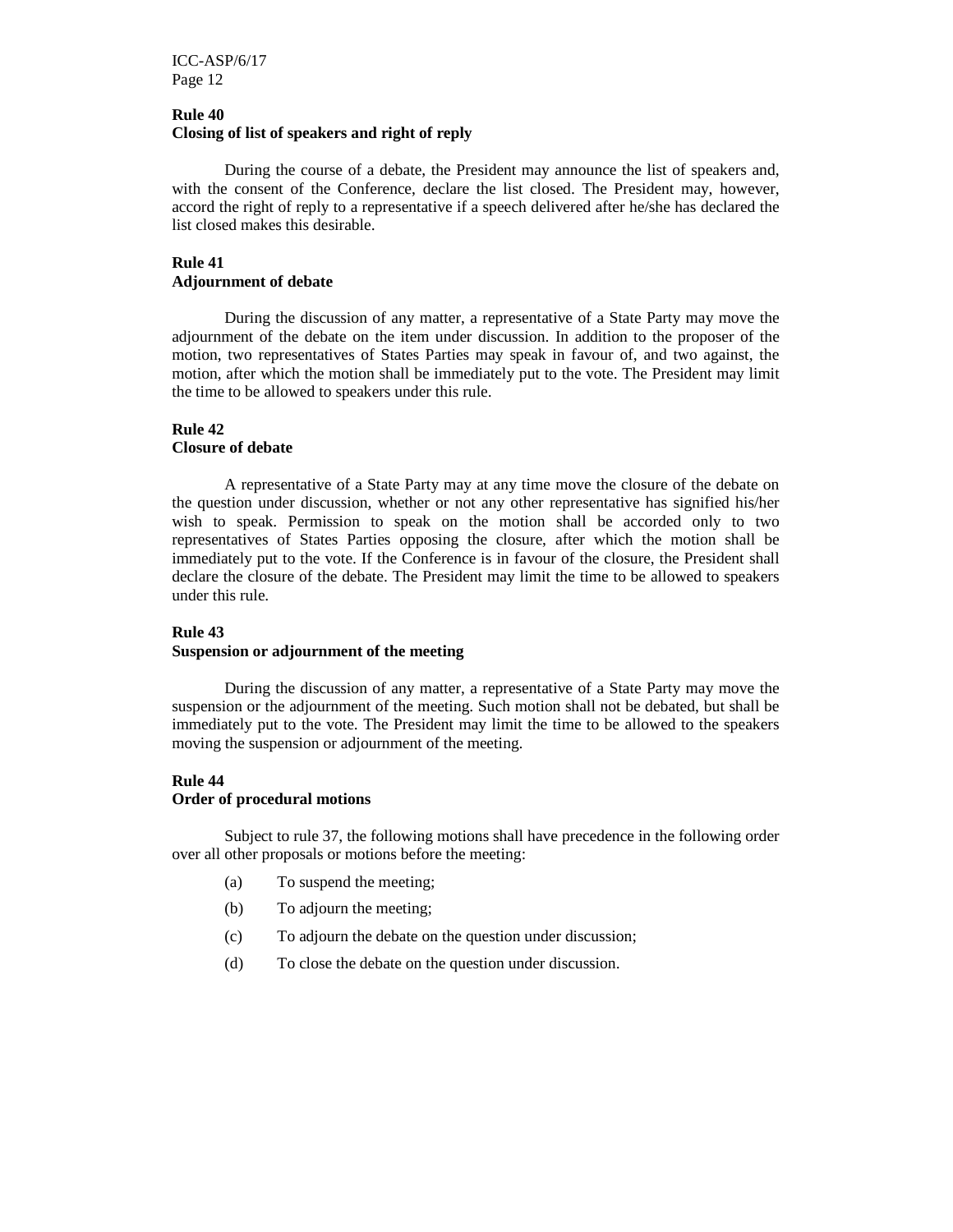#### **Rule 45 Proposals and amendments**

 Proposals and amendments shall normally be submitted in writing to the Secretariat, which shall circulate copies to the delegations. As a general rule, no proposal shall be discussed or put to the vote at any meeting unless copies of it have been circulated to all delegations in all languages of the Conference not later than the day preceding the meeting. The President may, however, permit the discussion and consideration of amendments, or of motions as to procedure, even though such amendments and motions have not been circulated or have only been circulated the same day.

## **Rule 46**

#### **Decisions on competence**

 Subject to rule 44, any motion by a State Party calling for a decision on the competence of the Conference to adopt a proposal submitted to it shall be put to the vote before a decision is taken on the proposal in question.

## **Rule 47**

### **Withdrawal of motions**

 A motion may be withdrawn by its proposer at any time before voting on it has commenced, provided that the motion has not been amended. A motion thus withdrawn may be reintroduced by a representative of any State Party.

#### **Rule 48**

#### **Reconsideration of proposals**

 When a proposal has been adopted or rejected, it may not be reconsidered at the same Conference unless the Conference, by a two-thirds majority of the States Parties present and voting, so decides. Permission to speak on a motion to reconsider shall be accorded only to two representatives of States Parties opposing the motion, after which it shall be immediately put to the vote.

## **XV. Amendments to the Statute**

### **Rule 49**

### **Consideration and adoption of amendments to the Statute**

1. The Conference may only consider amendments to the Statute presented in accordance with articles 121 and 122 of the Statute.

2. Amendments to the Statute, proposed pursuant to articles 121, paragraph 1 and article 122, paragraph 1, of the Statute on which consensus cannot be reached shall be adopted by the Conference, by a two-thirds majority of States Parties.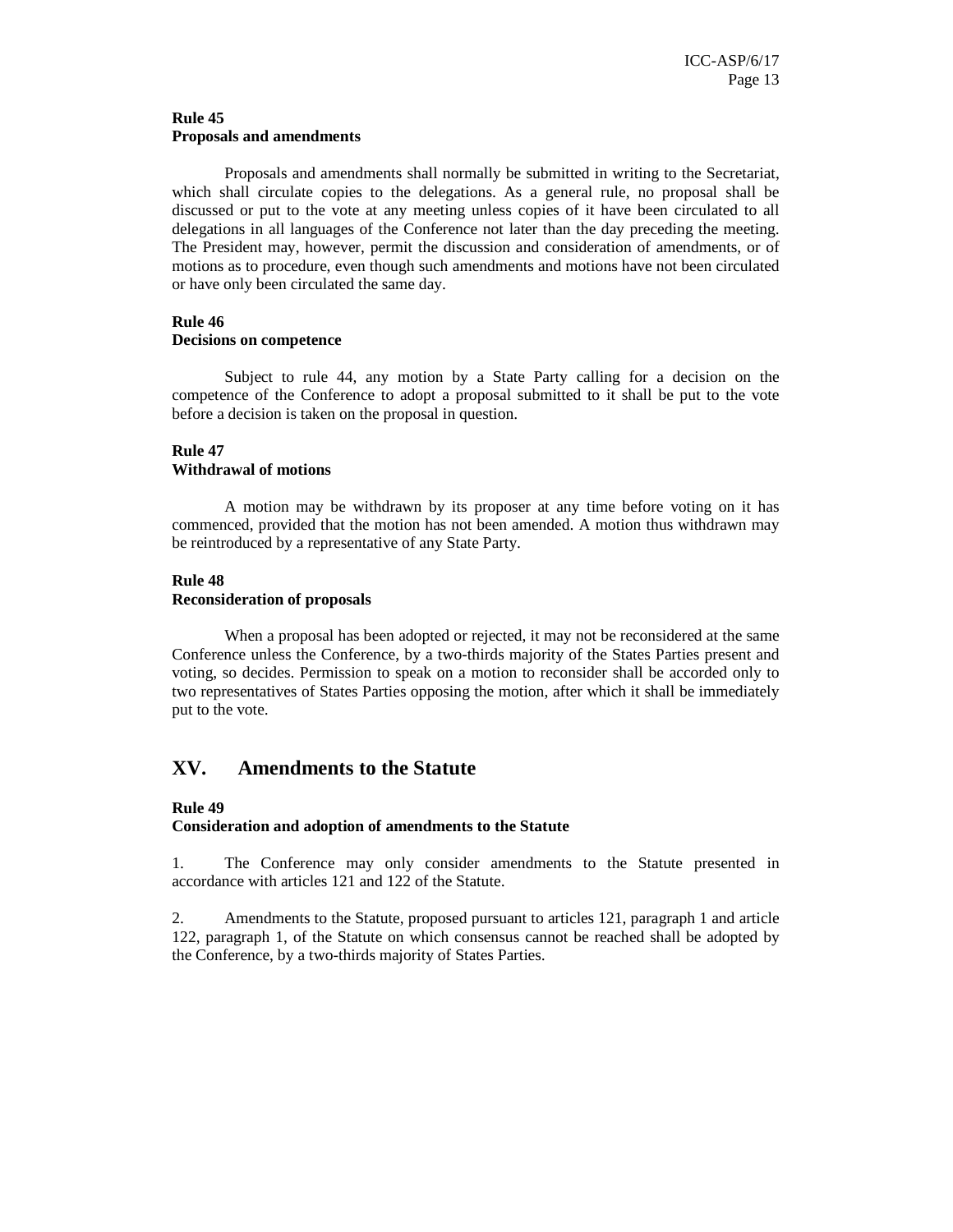## **XVI. Decision-making**

## **Rule 50**

## **Voting rights**

 Subject to article 112, paragraph 8, of the Statute, each State Party shall have one vote.

#### **Rule 51 Consensus**

 Every effort shall be made to reach decisions in the Conference and in the Bureau by consensus. If consensus cannot be reached, decisions shall be taken by vote.

## **Rule 52**

## **Consideration of financial implications**

 Before the Conference takes a decision having financial implications, it shall receive and consider a report on such implications from the Secretariat or from the Registrar, as appropriate according to the subject matter, for decisions having financial or administrative implications relating to the Court.

## **Rule 53**

## **Decisions on matters of substance**

 Subject to rule 51, and except as otherwise provided in the Statute and as reflected in these Rules, decisions on matters of substance must be approved by a two-thirds majority of States Parties present and voting.

### **Rule 54**

### **Decisions on matters of procedure**

1. Subject to rule 51 and except as otherwise provided in the Statute and as reflected in these Rules, decisions on matters of procedure shall be taken by a simple majority of States Parties present and voting.

2. If the question arises whether a matter is one of procedure or of substance, the President shall rule on the question. An appeal against this ruling shall immediately be put to the vote and the President's ruling shall stand unless the appeal is approved by a simple majority of the States Parties present and voting.

### **Rule 55**

### **Decisions on amendments to proposals relating to matters of substance**

 Decisions on amendments to proposals relating to matters of substance, and on parts of such proposals put to the vote separately, shall be made by a two-thirds majority of the States Parties present and voting.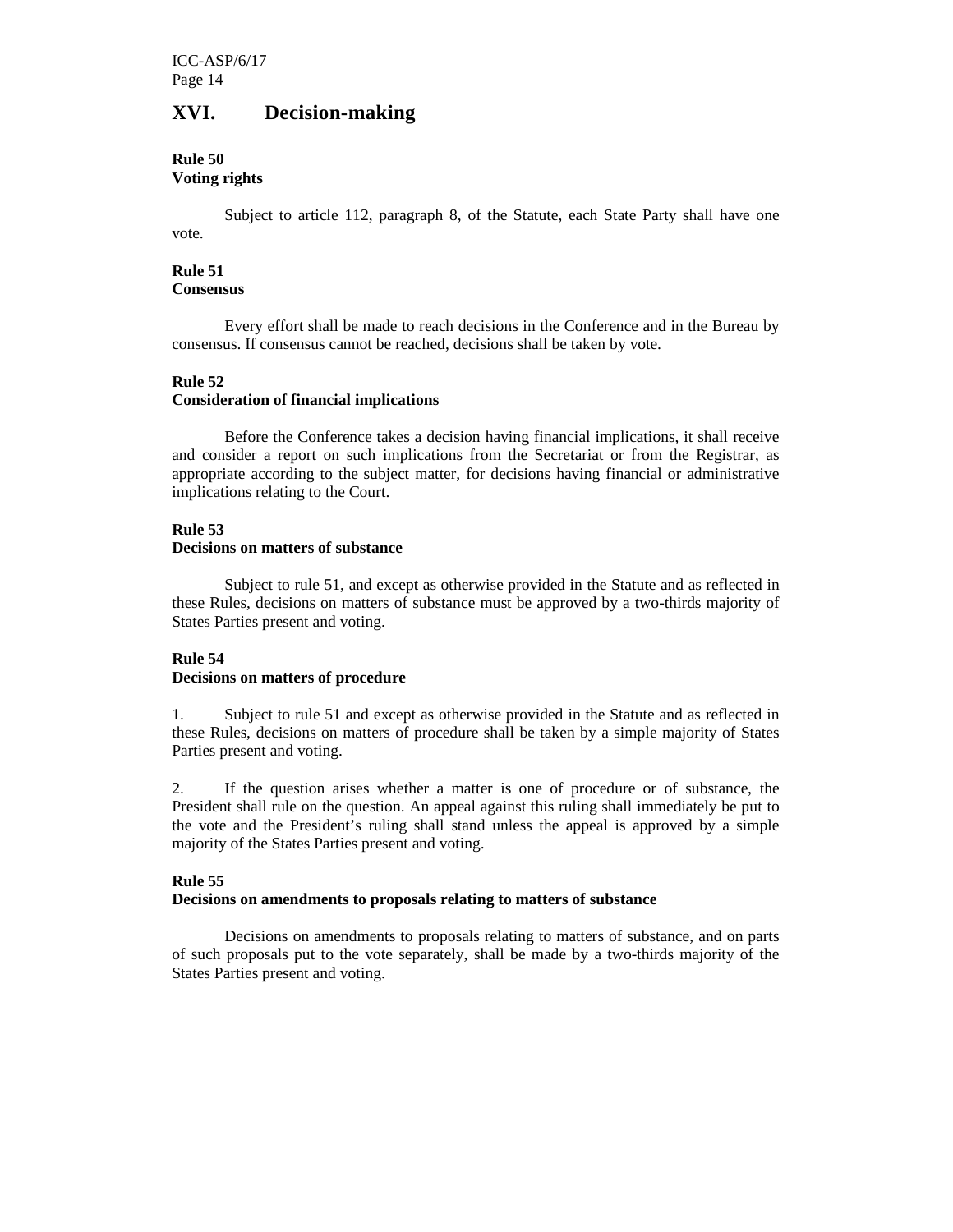#### **Rule 56 Meaning of the phrase "States Parties present and voting"**

 For the purposes of these Rules, the phrase "States Parties present and voting" means States Parties present and casting an affirmative or negative vote. States Parties which abstain from the voting shall be considered as not voting.

## **Rule 57 Method of voting**

1. The Conference shall, in the absence of mechanical or electronic means for voting, vote by show of hands or by standing, but a representative of any State Party may request a roll-call. The roll-call shall be taken in the English alphabetical order of the names of the States Parties, beginning with the State Party whose name is drawn by lot by the President. The name of each State Party shall be called in any roll-call, and its representative shall reply "yes", "no" or "abstention". The result of the voting shall be inserted in the records in the English alphabetical order of the names of the States Parties.

2. When the Conference votes by mechanical or electronic means, a non-recorded vote shall replace a vote by show of hands or by standing and a recorded vote shall replace a rollcall vote. A representative of a State Party may request a recorded vote. In the case of a recorded vote, the Conference shall, unless a representative of a State Party requests otherwise, dispense with the procedure of calling out the names of the States Parties; nevertheless, the result of the voting shall be inserted in the record in the same manner as that of a roll-call vote.

## **Rule 58 Conduct during voting**

 After the President has announced the commencement of voting, no representative of a State Party may interrupt the voting, except that representatives of States Parties may interrupt on a point of order in connection with the actual conduct of the voting.

## **Rule 59**

## **Explanation of vote**

 Representatives of States Parties may make brief statements consisting solely of explanations of their votes before the voting has commenced or after the voting has been completed. The representative of a State Party sponsoring a proposal or motion shall not speak in explanation of vote thereon, except if it has been amended. The President may limit the time to be allowed for such explanations.

## **Rule 60**

## **Division of proposals and amendments**

 A representative of a State Party may move that parts of a proposal or of an amendment be voted on separately. If objection is made to the request for division, the motion for division shall be voted upon. Permission to speak on the motion for division shall be given only to two speakers in favour and two speakers against. If the motion for division is carried, those parts of the proposal or of an amendment which are approved shall then be put to the vote as a whole. If all operative parts of the proposal or of the amendment have been rejected, the proposal or the amendment shall be considered to have been rejected as a whole.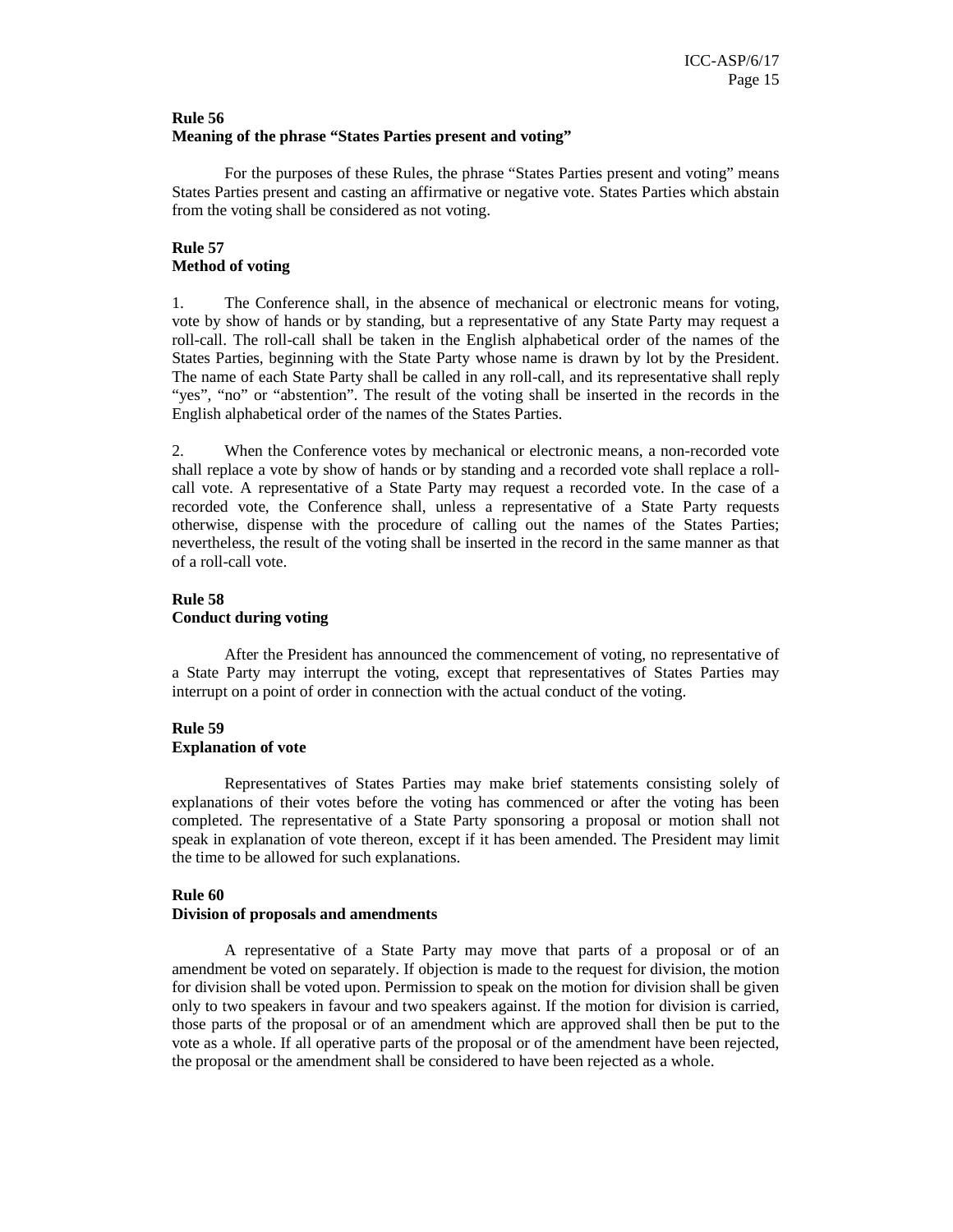ICC-ASP/6/17 Page 16

#### **Rule 61 Order of voting on amendments**

 When an amendment is moved to a proposal, the amendment shall be voted on first. When two or more amendments are moved to a proposal, the Conference shall first vote on the amendment furthest removed in substance from the original proposal and then on the amendment next furthest removed therefrom, and so on until all the amendments have been put to the vote. Where, however, the adoption of one amendment necessarily implies the rejection of another amendment, the latter amendment shall not be put to the vote. If one or more amendments are adopted, the amended proposal shall then be voted upon. A motion is considered an amendment to a proposal if it merely adds to, deletes from or revises part of the proposal.

### **Rule 62 Order of voting on proposals**

 If two or more proposals relate to the same question, the Conference shall, unless it decides otherwise, vote on the proposals in the order in which they have been submitted. The Conference may, after each vote on a proposal, decide whether to vote on the next proposal.

### **Rule 63 Equally divided votes**

 If a vote is equally divided on matters other than elections, the proposal or motion shall be regarded as rejected.

## **Rule 64**

### **Elections of officers of the Conference**

All elections of officers of the Conference shall be held by secret ballot unless, in the absence of any objection, the Conference decides to proceed without taking a ballot on an agreed candidate or slate.

#### **Rule 65**

### **Restricted balloting for one elective place**

When only one person or State Party is to be elected and no candidate obtains in the first ballot the majority required, a second ballot shall be taken, which shall be restricted to the two candidates obtaining the largest number of votes. If in the second ballot the votes are equally divided, and a majority is required, the President shall decide between the candidates by drawing lots. If a two-thirds majority is required, the balloting shall be continued until one candidate secures two thirds of the votes cast; provided that after the third inconclusive ballot, votes may be cast for any eligible person or State Party. If three such unrestricted ballots are inconclusive, the next three ballots shall be restricted to the two candidates who obtained the greatest number of votes in the third of the unrestricted ballots, and the following three ballots thereafter shall be unrestricted, and so on until a person or State Party is elected.

#### **Rule 66**

#### **Restricted balloting for two or more elective places**

When two or more elective places are to be filled at one time under the same conditions, those candidates obtaining in the first ballot the majority required shall be elected. If the number of candidates obtaining such majority is less than the number of persons or States Parties to be elected, there shall be additional ballots to fill the remaining places, the voting being restricted to the candidates obtaining the greatest number of votes in the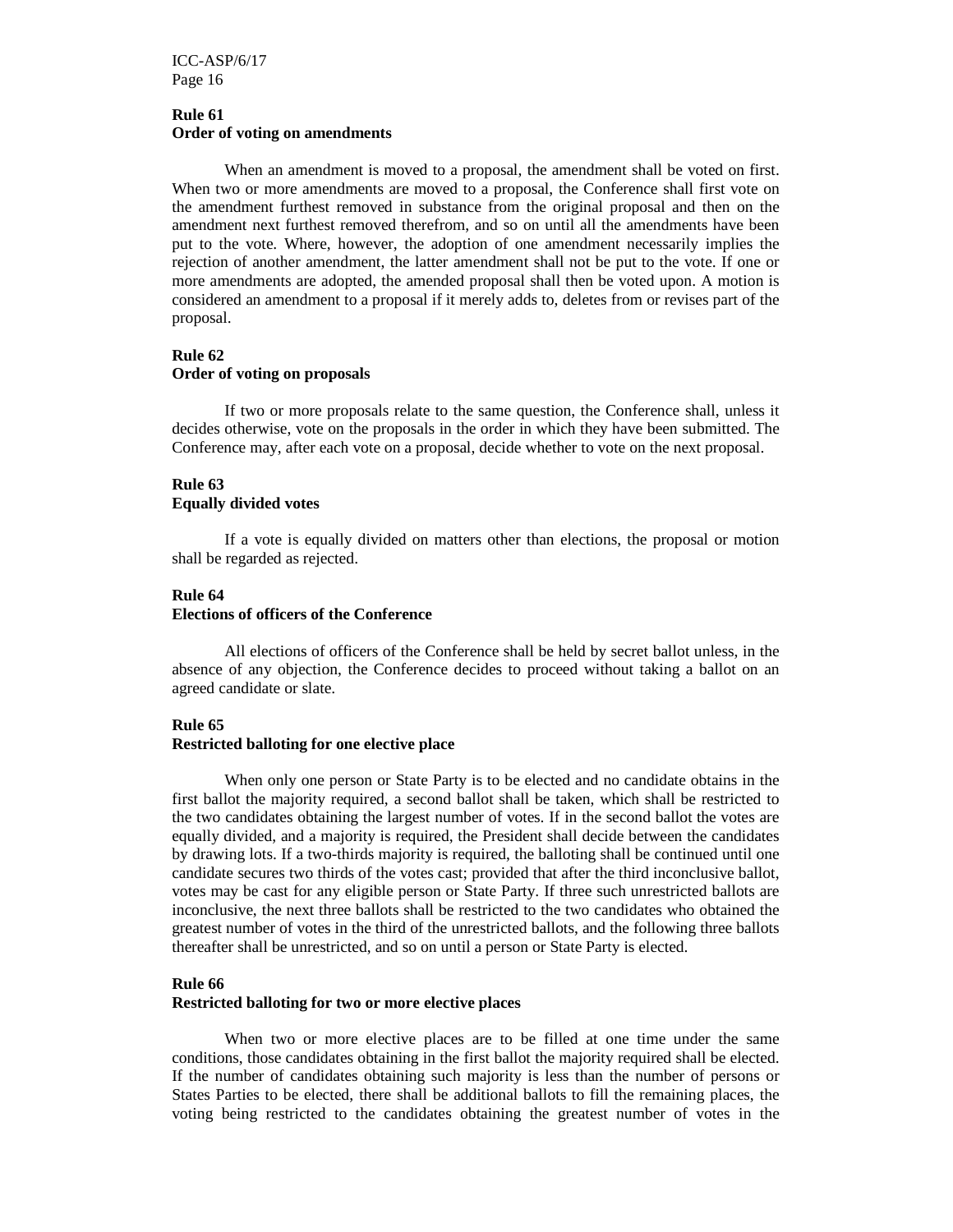previous ballot to a number not more than twice the places remaining to be filled; provided that after the third inconclusive ballot, votes may be cast for any eligible person or State Party. If three such unrestricted ballots are inconclusive, the next three ballots shall be restricted to the candidates who obtained the greatest number of votes in the third of the unrestricted ballots, to a number not more than twice the places remaining to be filled, and the following three ballots thereafter shall be unrestricted, and so on until all the places have been filled.

## **XVII. Subsidiary bodies**

## **Rule 67**

## **Establishment of subsidiary bodies**

The Conference may establish such subsidiary bodies as may be necessary.

## **Rule 68**

## **Rules of procedure of subsidiary bodies**

 Unless otherwise decided by the Conference, these rules shall apply, mutatis mutandis, to the proceedings of subsidiary bodies, except that:

- (a) The presiding officer of a subsidiary body may exercise the right of vote;
- (b) The presence of representatives of a majority of the members of a subsidiary body shall be required for any decision to be taken.

## **XVIII. Participation of observers and other participants**

### **Rule 69 Observers**

1. Representatives designated by entities, intergovernmental organizations and other entities that have received a standing invitation from the General Assembly of the United Nations pursuant to its relevant resolutions to participate, in the capacity of observers, in its sessions and work have the right to participate as observers, without the right to vote, in the deliberations of the Conference.

2. Representatives designated by regional intergovernmental organizations or other international bodies invited to the Rome Conference, accredited to the Preparatory Commission for the International Criminal Court or invited by the Assembly may participate as observers, without the right to vote, in the deliberations of the Conference.

3. The representatives referred to in paragraphs 1 and 2 above may also participate in the deliberations of subsidiary bodies under the conditions laid down in rule 31 of the present rules of procedure.